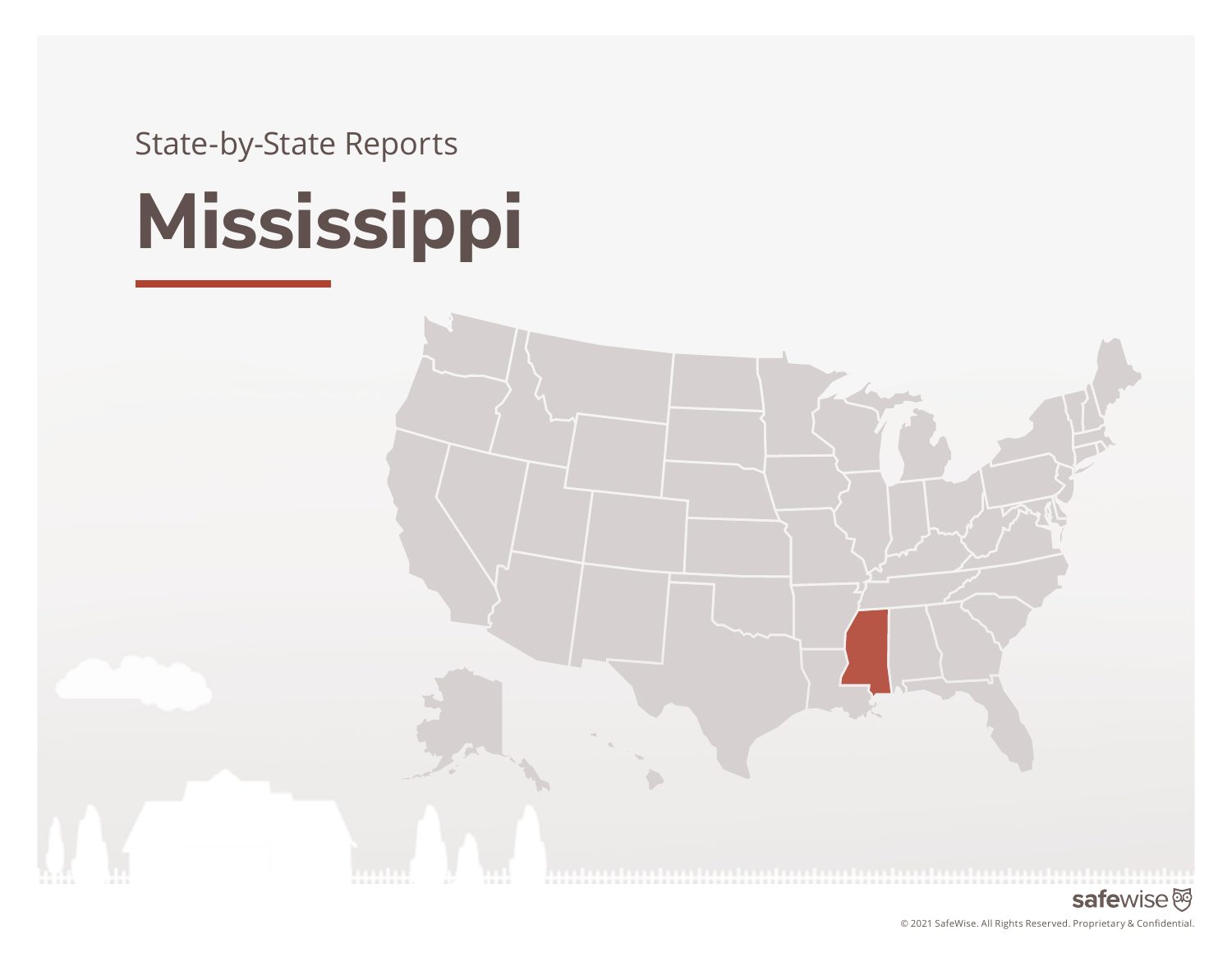# **The State of Safety in Mississippi**

Mississippi is **less concerned** about safety than most of America—dipping **below the national average** for the first time in two years.

*"I don't really have any safety concerns that keep me up at night—I do worry, from time to time, about what safety concerns might arise in the future."*

#### **Daily concern about safety issues**

|  | <b>Safety issue</b>     | % highly concerned | <b>US</b> average |
|--|-------------------------|--------------------|-------------------|
|  | General safety/security | 45%                | 47%               |
|  | Gun violence            | 59%                | 53%               |
|  | Police violence         | 42%                | 40%               |
|  | COVID-19 pandemic       | 61%                | 62%               |





B1. For the remainder of the study, we want to focus our discussion on safety and security concerns that you may personally face, or your community is facing today. Using a scale from 1 to 7 where '1' is not at all concern very concerned, overall, how concerned are you about your safety and/or security on a day to day basis? / B3. In general, do you think crime is increasing or decreasing? / B4. Using a scale from 1 to 7 where '1' is not at is very safe, overall, how safe do you think your state is? / B5. Using a scale from 1 to 7 where '1' is not at all concerned and '7' is very concerned, overall, how concerned are you about the following on a day to day ba *Police violence / B8. Using a scale from 1 to 7 where '1' is not at all concerned and '7' is very concerned, overall, how concerned are you about the COVID-19 pandemic on a day to day basis?* 

#### safewise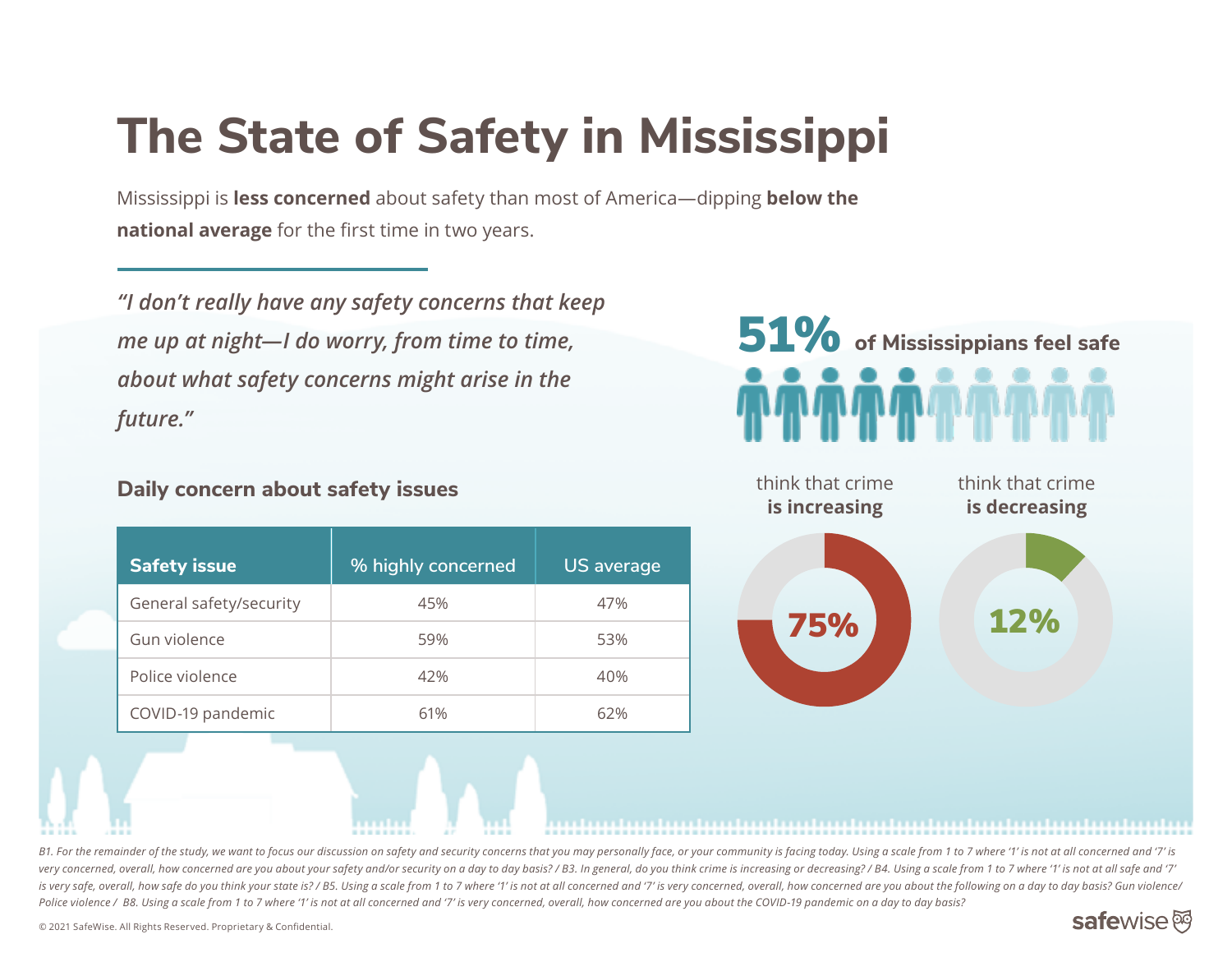#### **Concern and crime experience**

| <b>Crime issue</b> | % worried it will happen | % experienced in the past<br>12 months | Crime rate per 1,000<br>people |
|--------------------|--------------------------|----------------------------------------|--------------------------------|
| Violent crime      | 35%                      | 16%                                    | $2.8\,\mathrm{\downarrow}$     |
| Property crime     | 37%                      | 24%                                    | $23.8+$                        |
| Package theft      | 42%                      | 18%                                    | N/A                            |
| Gun violence       | 38%                      | 14%                                    | N/A                            |

↑ **↓** indicates higher or lower than national average.

| <b>Concern</b>                          | % agree | <b>US</b> average |
|-----------------------------------------|---------|-------------------|
| Worried daily                           | 61%     | 62%               |
| Affected my personal<br>safety          | 49%     | 44%               |
| Affected the security<br>of my property | 29%     | 29%               |
|                                         |         |                   |

#### **COVID-19 pandemic Law enforcement**

| <b>Concern</b>                                                 | % agree | <b>US</b> average |
|----------------------------------------------------------------|---------|-------------------|
| Worried daily                                                  | 42%     | 40%               |
| Confident in approach to crime<br>prevention                   | 46%     | 56%               |
| Likely to call someone other than<br>police in a non-emergency | 36%     | 35%               |

#### **The State of Safety in Mississippi**

B5. Using a scale from 1 to 7 where '1' is not at all concerned and '7' is very concerned, overall, how concerned are you about the following on a day to day basis? Gun violence/Police violence/ B6. Using a scale from 1 to at all confident and '7' is very confident, overall, how confident are you in law enforcement's approach to crime prevention? / B7. Using a scale from 1 to 7 where '1' is not at all likely and '7' is very likely, how likel an organization other than the police if it was not an emergency? / C1. Using a scale from 1 to 7 where '1' is not at all concerned and '7' is very concerned, how concerned are you about the following happening to you? / C anyone you know, experienced the following in the last 12 months?/ B8. Using a scale from 1 to 7 where '1' is not at all concerned and '7' is very concerned, overall, how concerned are you about the COVID-19 pandemic on a *basis? / B9. Using a scale from 1 to 7 where '1' is not at all affected and '7' is very affected, overall, how much do you think the following has been affected by the COVID-19 pandemic?*  safewise<sup>函</sup>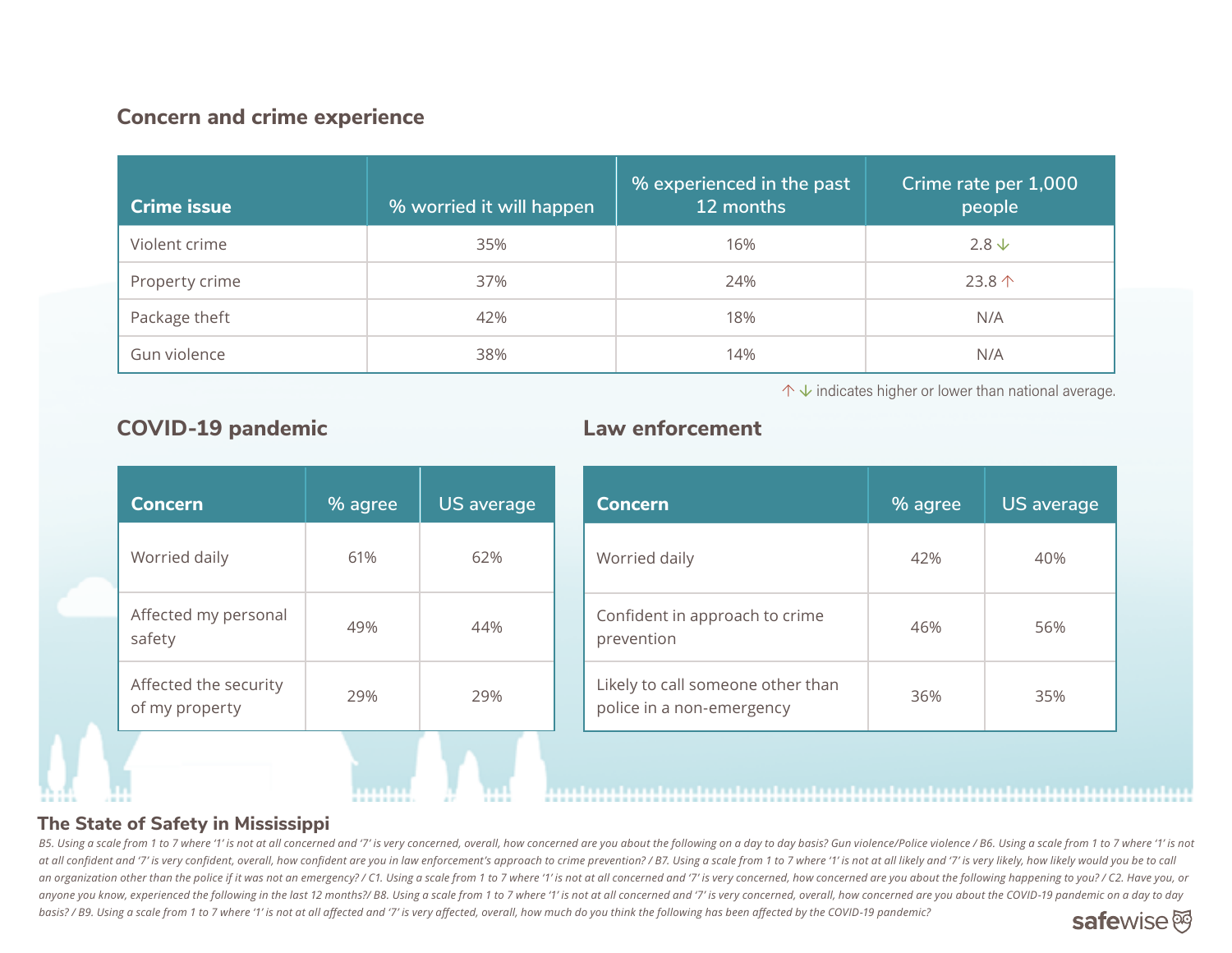## **Safety and security measures**

**Do you carry or use a method of personal protection/safety?** 



**The State of Safety in Mississippi**

*D4. Do you carry or use a method of personal protection/safety?*